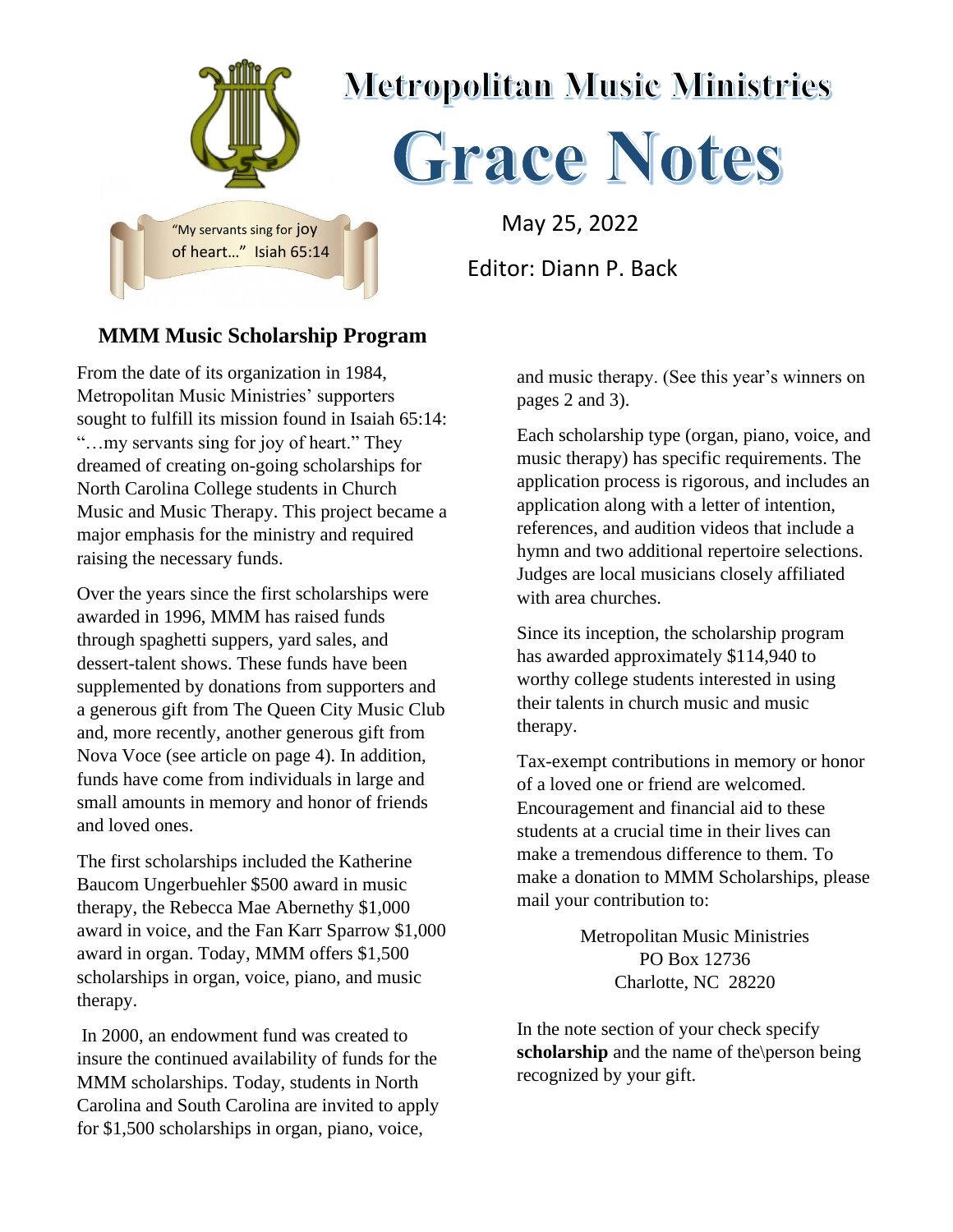# **A 2022 MMM Scholarship Winners Announced**



#### **ALYSON SMITH: Cheryl Iley Lindstrom Church Music Scholarship in Piano**

Beginning at eight years old, attending piano lessons on Monday afternoons became the norm. Some weeks were better than others in terms of my practice, but each week I grew more and more. It never crossed my mind that music would become an integral part of my life. Since then, recitals, festivals, and 12 fun filled years have passed. Presently, I am a piano teacher with 17 students studying music performance and finance at UNCC with a dream of starting a piano school. This has been a surprising journey filled with unexpected opportunities from God by whom I am greatly blessed.

#### **WELCOME**

Welcome to the third digital edition of MMM's *Grace Notes*. If you would like to receive your copy of this newsletter electronically, or you know of someone who would like to receive a copy, please submit names and email addresses to the link below.

www.metromucisministries.org



#### **MEGAN BLOOD: Cheryl Iley Lindstrom Church Music Scholarship in Piano**

Megan Blood is a pianist, pedagogue, and teacher of all ages. Her goal in teaching is to create lifelong musicians and independent learners who can adapt to many different musical experiences, and to serve God through joyful music making. Megan earned a Bachelor's of Music in Piano Performance and Masters of Music in Piano Performance and Pedagogy at the University of Idaho. She performed throughout the Pacific Northwest with the Vandaleers Concert Choir and as a soloist of works such as Gershwin's *Rhapsody in Blue* and Scriabin's *Black Mass Sonata*. While in Idaho she served at First Presbyterian Church of Moscow for several years, playing piano and organ, and singing with the worship band and choir. Megan is currently a DMA Candidate in Piano Pedagogy at the University of South Carolina, where she teaches group piano and accompanies opera and solo vocal students.

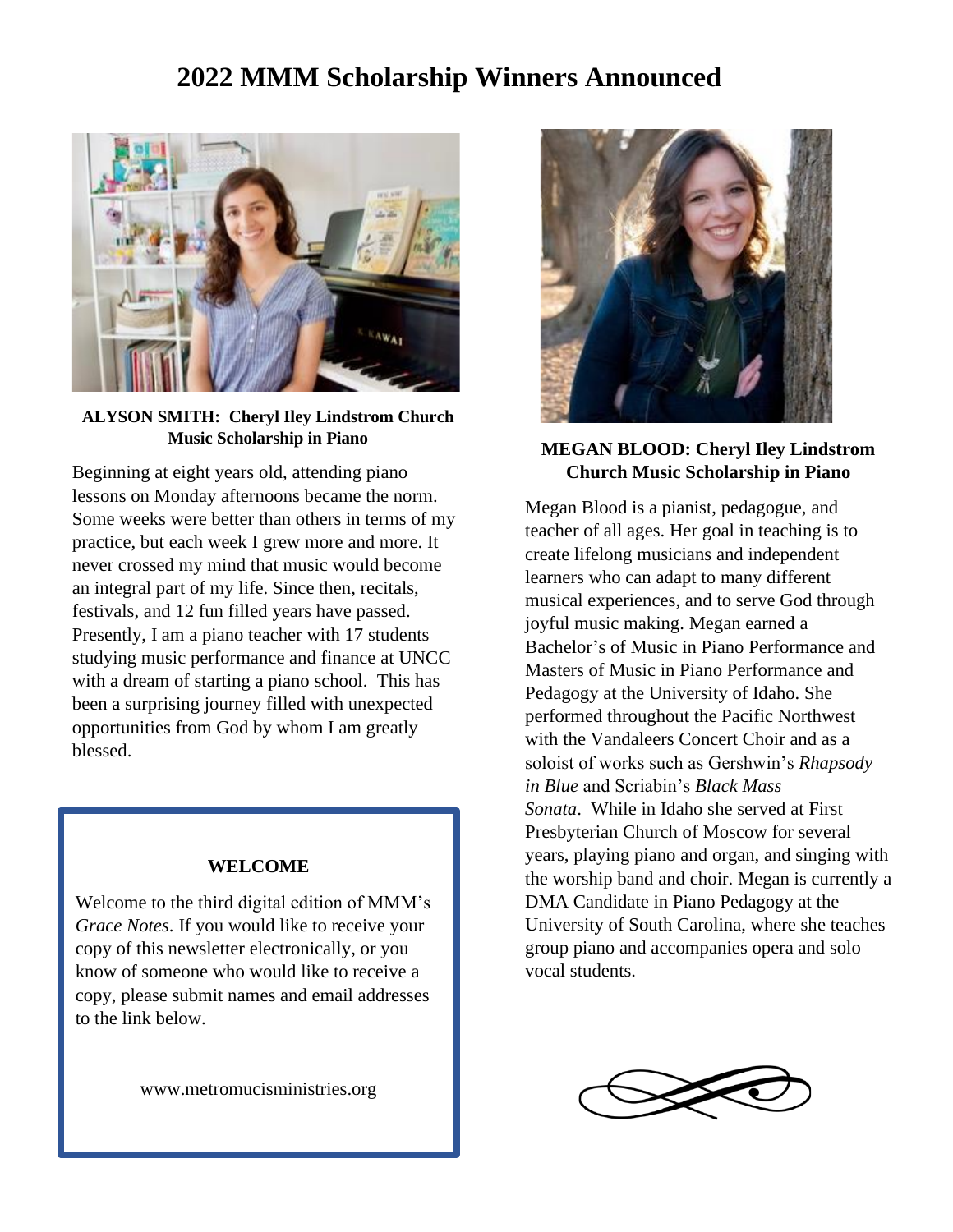## **MMM Scholarship Winners continued…**



## **SHELBY MOSS: Martha Strawn Iley Church Music Scholarship in Voice**

Shelby is a junior Music Education Major at the University of North Carolina at Greensboro. Shelby has a strong connection with music ministry, beginning with her involvement in church music as a child. Her time participating with music ministry has been a strong force in shaping her love for music and her decision to become a music educator. She currently serves as a McCormick Music Intern at First Baptist Church in Greensboro, where she sings in the Sanctuary Choir and works with the Children's Music ensembles. She is excited to share her passion for music and faith through music ministry for years to come.

"This will be our reply to violence: To make music more intensely, more beautifully, more devoted that ever before."

-- Leonard Bernstein

### **2022 MMM Officers and Advisors**

#### **Officers**

| <b>Interim President</b>   | Jo Walters              |
|----------------------------|-------------------------|
| Vice President             | Dr. Greg Thompson       |
| Secretary                  | <b>Christy Stephens</b> |
| <b>Assistant Secretary</b> | Vacant                  |
| Treasurer                  | D. Mac Willet           |
| <b>Assistant Treasurer</b> | Wilna Eury              |
| Past President             | Dr. Diann Back          |

#### **Advisors**

| Pam Greenwood     | Brenda Porter-DeWitt  |
|-------------------|-----------------------|
| Lisa Honeycutt    | Sharon Stricklin      |
| Rev. Judah Jones  | Carole Whittington    |
| Nancy Lucas       | Rev. Betsy Williamson |
| Patricia McKenzie | Ginger Wyrick         |

**Ex: Officio Member** Jill Willet

#### **MMM Mission Statement**

#### *Established 1984*

Metropolitan Music Ministries is a Christian service organization of volunteers committed to sharing the gifts of music with our community for the glory of God by:

- Awarding scholarships to aspiring church musicians and music therapists.
- Presenting musical programs and devotionals.